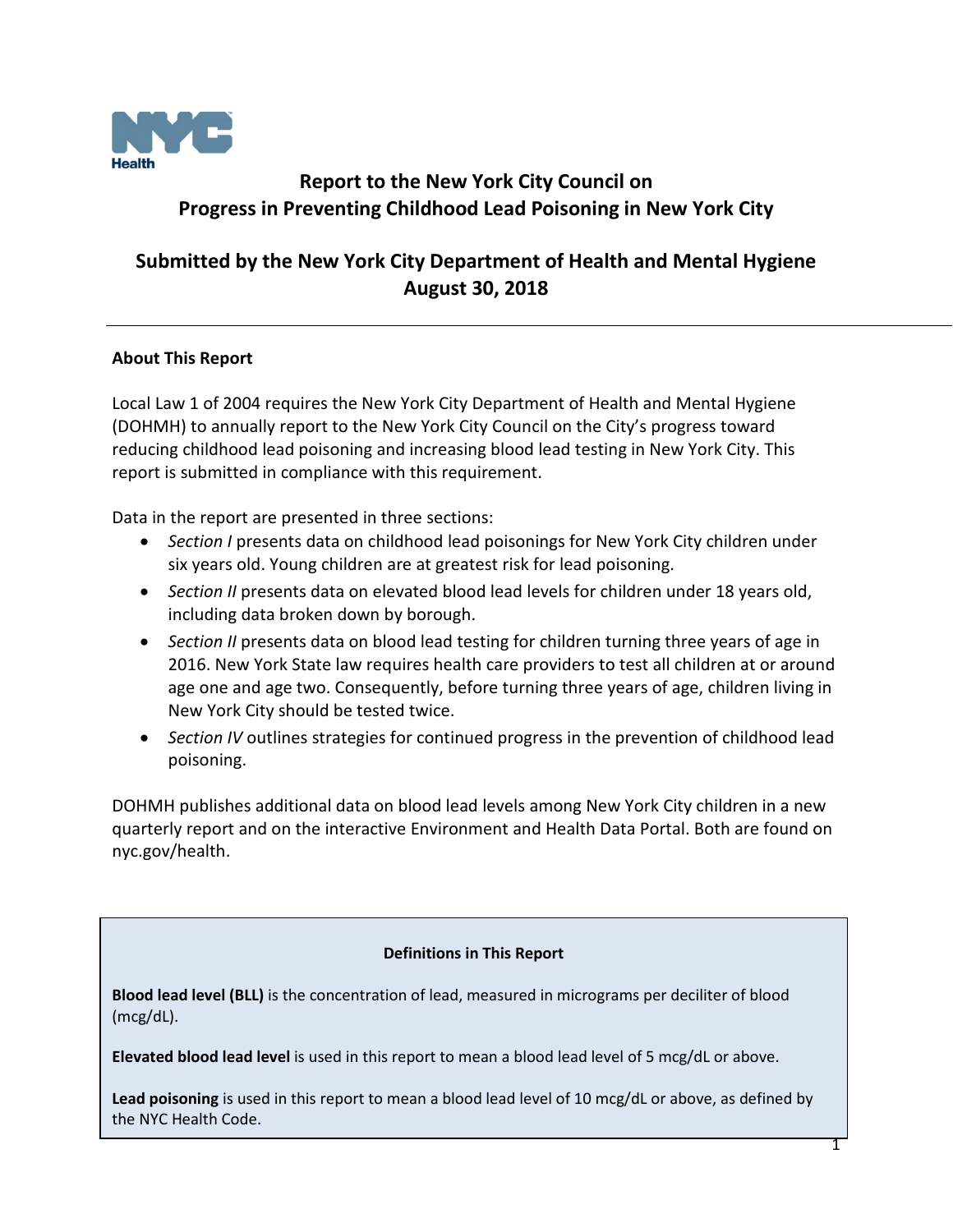#### **Section I: Preventing Childhood Lead Poisoning in New York City**

Childhood lead poisoning is a serious but preventable health problem, with lead paint hazards remaining the most commonly identified exposure for New York City children with lead poisoning. The number and rate of newly identified cases, as well as the associated blood lead levels, have greatly declined. Since 2005, there has been close to a 90% decline in the number and rate of children under six years old with a blood lead level at or above 5 micrograms per deciliter (mcg/dL).

#### **Children under age six with blood lead levels at or above 5 mcg/dL**

In January 2012, the Centers for Disease Control and Prevention (CDC) adopted a reference level of 5 mcg/dL to identify the number of children that have blood lead levels higher than the vast majority of children.

• In 2017, 4,261 New York City children younger than six years of age were identified with blood lead levels of 5 mcg/dL or greater. This represents a 14% decline from 2016 when there were 4,928 children with blood lead levels of 5 mcg/dL or greater, and an 89% decline since 2005 when there were 37,344 children with blood lead levels of 5 mcg/dL or greater.



Figure 1. The number and rate of New York City children younger than six years old with blood lead levels (BLL) at or above the national reference level (5mcg/dL)

Source: New York City Department of Health and Mental Hygiene Childhood Blood Lead Registry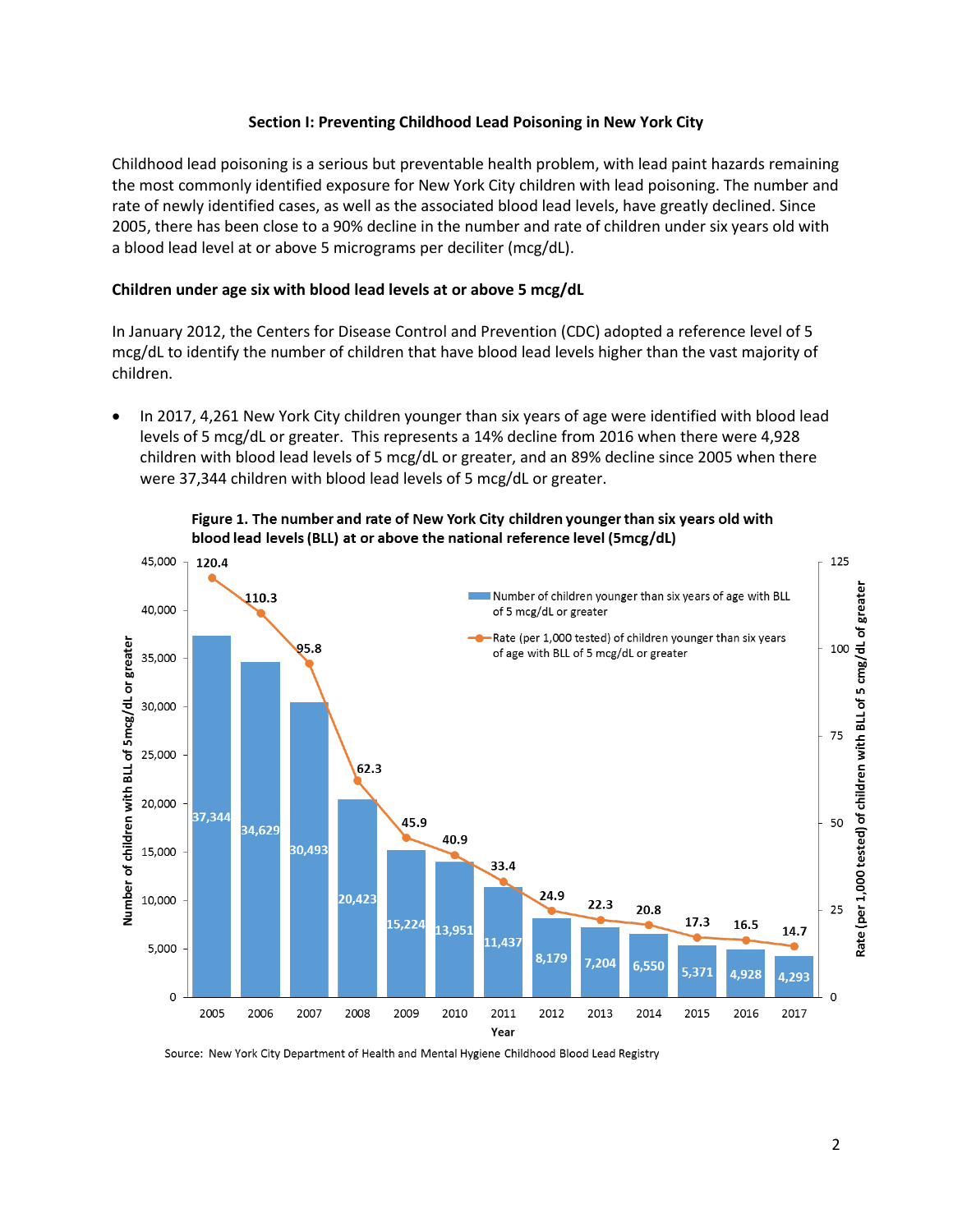#### **Children under age six newly identified with a blood lead level at or above 10 mcg/dL**

- In 2017, 683 New York City children under six years of age were newly identified with blood lead levels of 10 mcg/dL or greater, a 3% decline compared to 2016, when the total was 702.
- The rate of the new cases of childhood lead poisoning stayed constant compared to 2016, with 2.3 cases per 1,000 children tested in 2017.

Figure 2. The number and rate of New York City children younger than six years old with blood lead levels (BLL) of 10 mcg/dL or greater



Source: New York City Department of Health and Mental Hygiene Childhood Blood Lead Registry

#### **Children newly identified as requiring environmental intervention under Local Law 1**

Local Law 1 requires DOHMH to conduct environmental investigations for New York City children with blood lead levels greater than or equal to 15 mcg/dL. At this blood lead level, DOHMH provides an environmental inspection in the child's home, risk assessment to identify potential environmental sources of lead exposure, and care coordination with the child's health care provider.

- In 2017, 266 children younger than 18 years of age were newly identified with blood lead levels of 15 mcg/dL or greater.
	- o Of these children, 227 were younger than six years of age, the age group at highest risk. This represents a decrease of 3% compared to 2016 when there were 233 children younger than six years of age newly identified with blood lead levels of 15 mcg/dL or greater.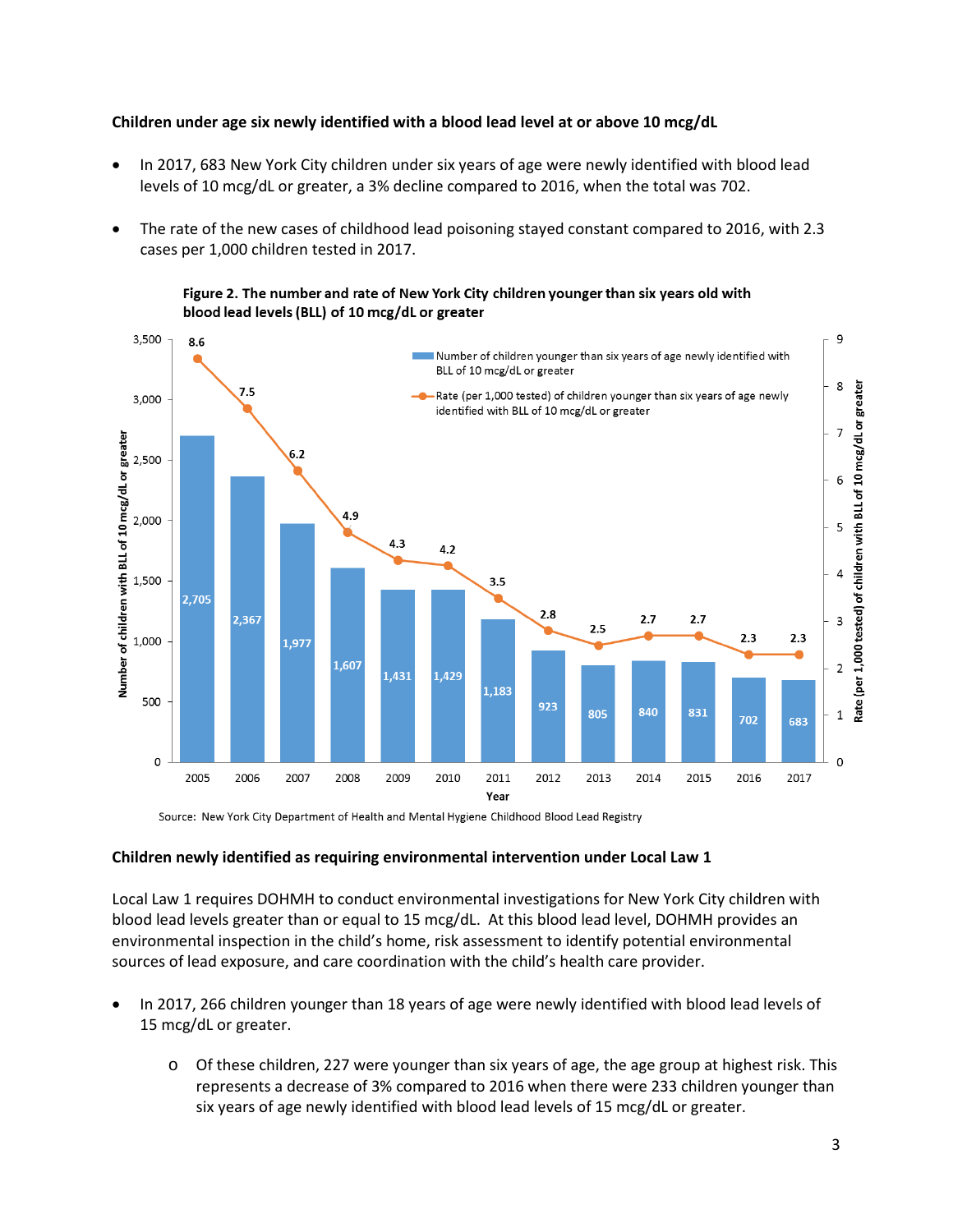o The rate of new cases among children younger than six years of age with blood lead levels of 15 mcg/dL stayed constant compared to 2016, with 0.8 cases per 1,000 children tested in 2017.





Source: New York City Department of Health and Mental Hygiene Childhood Blood Lead Registry

### **The burden of lead poisoning is highest among children of color and children living in high-poverty neighborhoods**

While the number of children with blood lead levels of 15 mcg/dL or greater has decreased over time across racial and ethnic groups and neighborhoods, the burden of lead poisoning remains high for children of color and children living in high-poverty neighborhoods.

- In 2017, 63% of children younger than six years of age with blood lead levels of 15 mcg/dL or greater were from high-poverty neighborhoods (defined as zip codes with 20% or more of the population living below poverty level), yet an estimated 50% of children citywide live in high-poverty neighborhoods.
- In 2017, Latino, Black, and Asian children represented 79% of children younger than six with blood lead levels of 15 mcg/dL or greater.
- In 2017, 26% of children under six years of age with blood lead levels 15 mcg/dL or greater were Asian, more than double the percentage of Asian children citywide (11%). Children of South Asian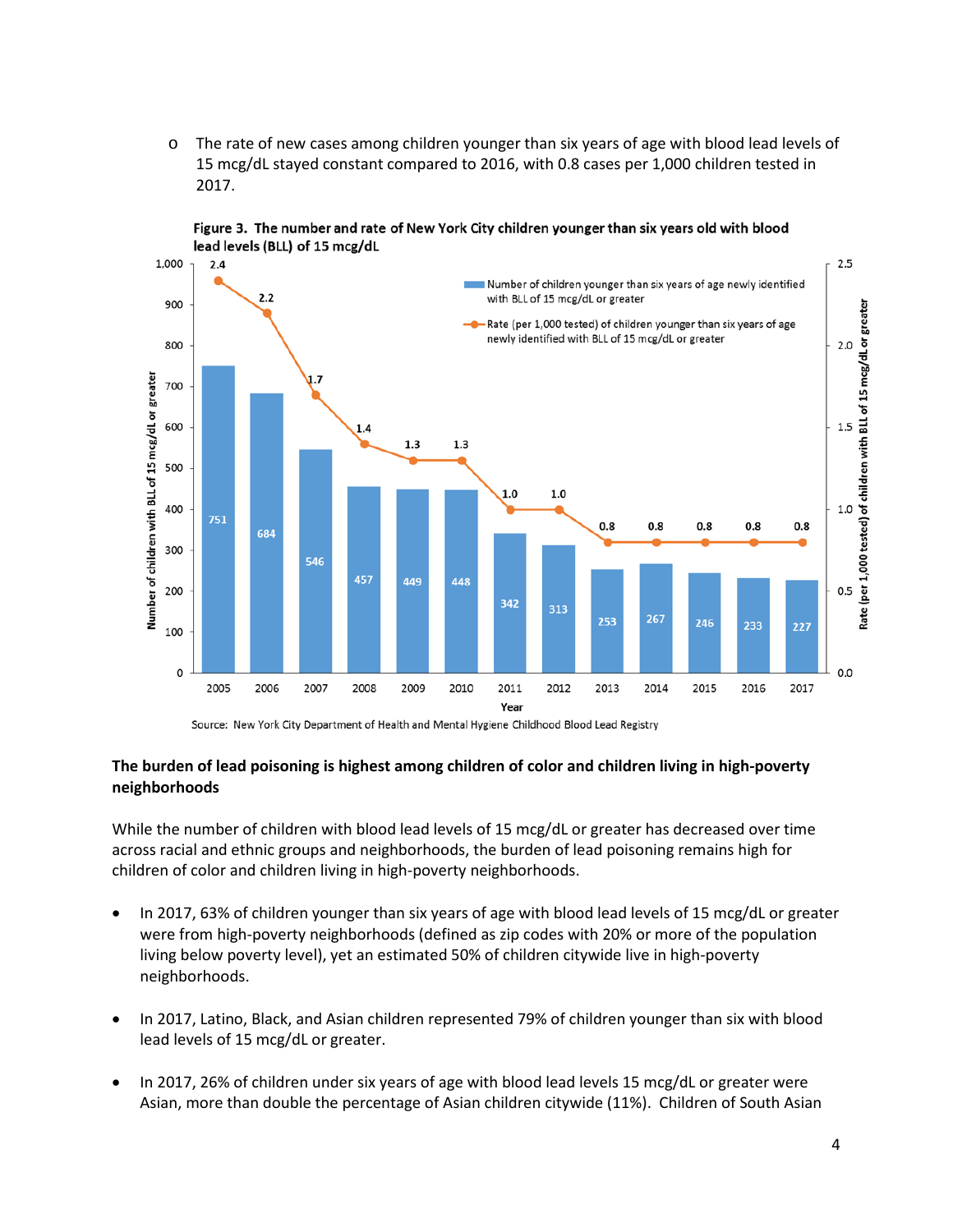descent comprise the greatest percentage of Asian children with blood lead levels of 15 mcg/dL or greater (68%).

### **Children living in public housing had a lower risk for lead exposure than children citywide**

Children living in public housing represent an estimated 6% of all New York City children less than six years old who are tested for lead poisoning, yet they represent just 3% of children with blood lead levels at or above 5 mcg/dL. This proportion indicates that children living in New York City Housing Authority (NYCHA) housing have, on average, a lower risk of lead exposure than expected for New York City children. This difference in risk is likely because housing stock throughout the city is older than housing maintained by NYCHA. Among children tested for lead poisoning citywide in which the age of the housing is known, 64% lived in homes built prior to 1950, while only 19% of children in NYCHA housing lived in homes built prior to 1950, when the use of lead-based paint was much more common.

- In 2017, of the more than 18,000 children younger than six living in NYCHA housing and tested for lead poisoning, 131 children had blood lead levels at or above the national reference level of 5 mcg/dL, a similar number as in the past two years. This number has declined 69% since 2010, with an average annual rate of decline of 14%.
- In 2017, the rate of children less than six years old living in NYCHA housing with blood lead levels at or above the national reference level of 5 mcg/dL was 7.1 per 1,000 children tested, less than half the citywide rate. This rate declined 3% since 2016.



Figure 4. The rate of children less than six years old living in NYCHA housing with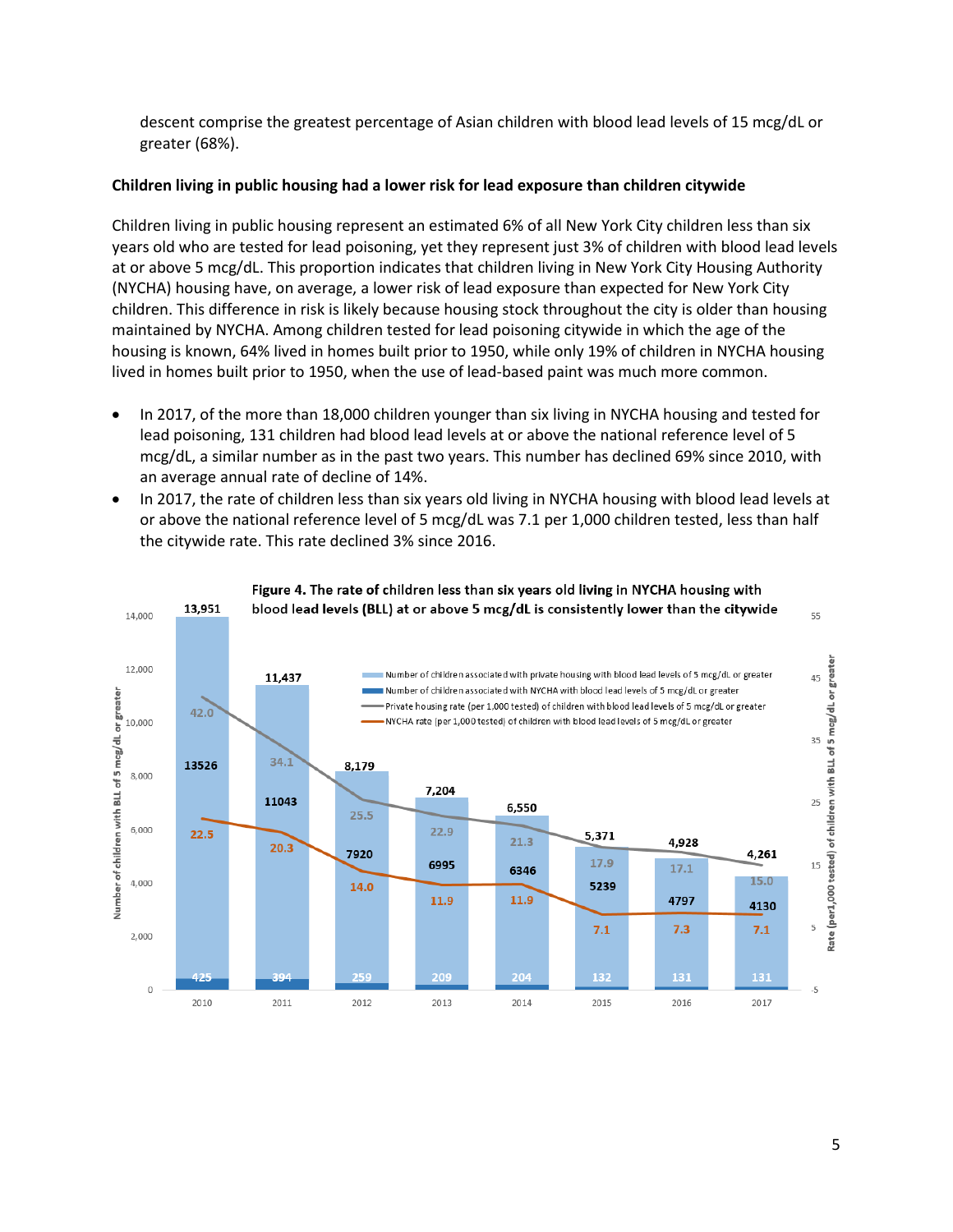#### **Section II: Blood Lead Levels among children under 18 years old**



# Figure 5. The number and rate of children under 18 years old with blood lead levels

Figure 6. Number of children under age 18 with blood lead levels (BLL) at or above the CDC reference level (5 mcg/dL) by borough and type of residence, New York City 2014 - June 2017

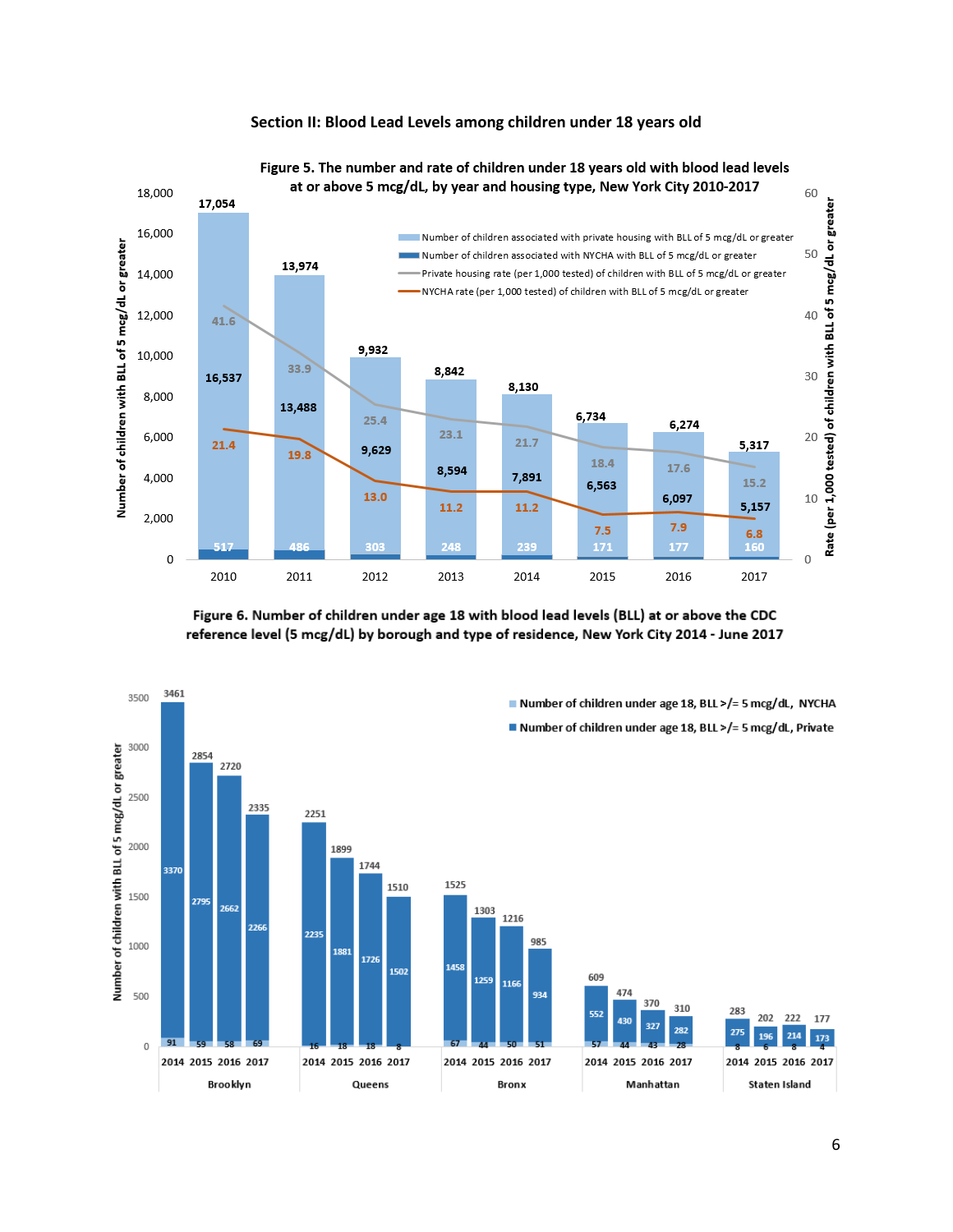#### **Section III: Blood Lead Testing**

Early identification of children with elevated blood lead levels is critical to prevent further exposures as quickly as possible. Since most children with elevated blood lead levels have no symptoms, blood lead testing is the most efficient and effective way to identify these children. In New York State, health care providers are required by law to test all children at or around age one and age two, and to annually assess children and test those at risk of lead poisoning starting at age six months up to age six.

#### **Most children were tested for lead poisoning at least once before age three**

• In 2017, an estimated 80% of New York City children turning three years of age were tested for lead poisoning at least once. Yet, only about half (50%) of them were tested at or around both age one and age two, as required by New York State law.



Figure 7. Most (80%) New York City children tested for lead poisoning at least once before age three

Source: New York City Department of Health and Mental Hygiene Childhood Blood Lead Registry and Office of Vital Statistics

#### **Section IV: Strategies for Continued Progress**

New York City has made great progress in reducing childhood lead poisoning. Between 2005 and 2017, there was an almost 90 percent decline in the number of children younger than six years of age with a blood lead level of 5 mcg/dL. In that same period, the number of children under six newly identified with blood lead levels of 10 mcg/dL or greater fell by 75%. This success is the result of strong policies and a proactive and comprehensive approach to lead poisoning prevention, including home inspections by DOHMH. Living in older, poorly maintained housing with lead-based paint continues to be the most common source of lead exposure among New York City children.